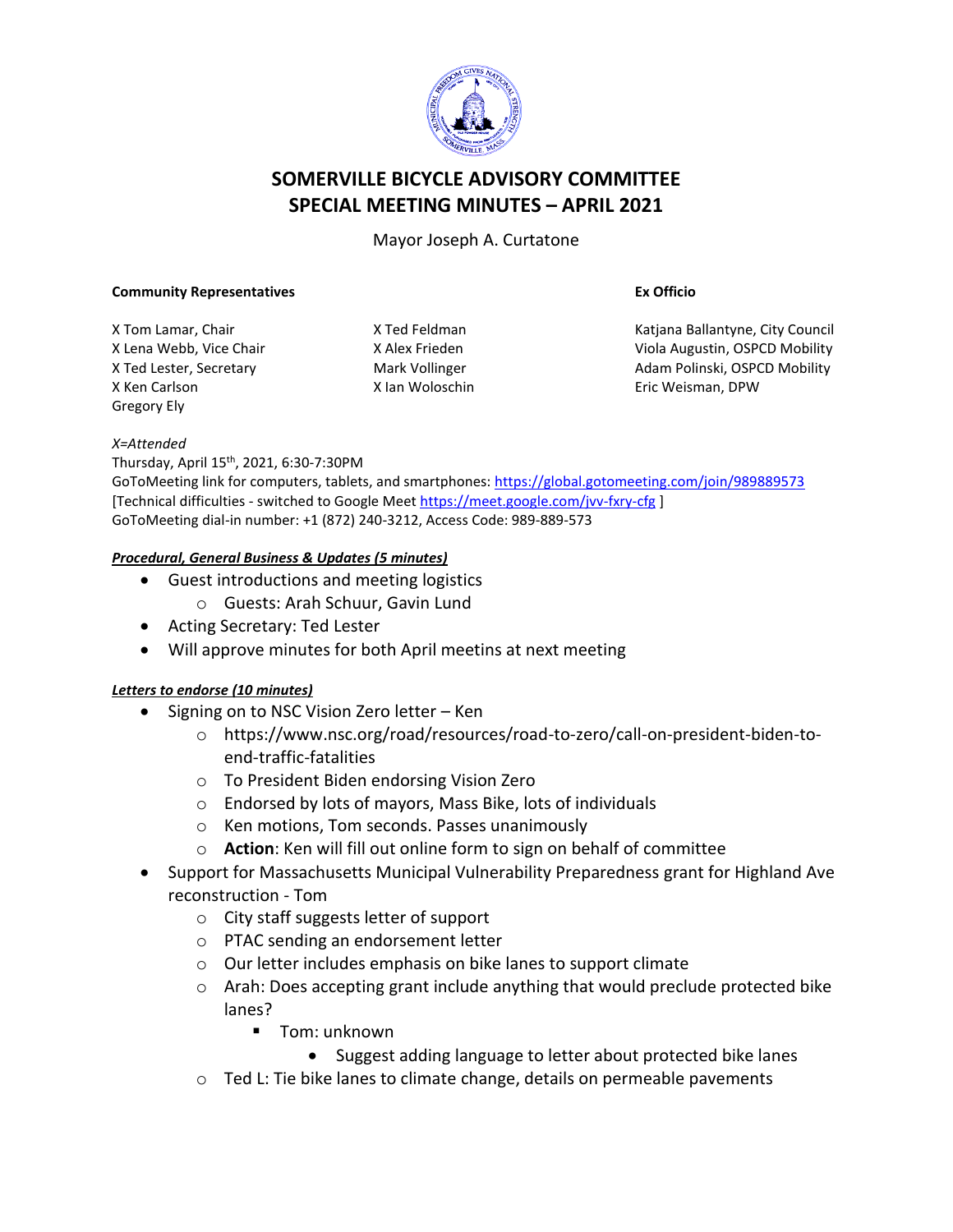- o **Action**: Officers to finalize letter endorsement by adding protected bike lanes and permeable pavement
	- Tom motions, Ken seconds. Unanimously passes

#### *Focus: Final Spring Hill Project Area 1 feedback (45 minutes)*

- North/south corridors
	- o Covered at previous meetings
	- o Tom proposed language in slides
		- Less specific than before. Includes criteria and suggested routes

Following up on our north/south routes memo, we request that Mobility identify two north/south bicycle routes, one in the vicinity of Central St and one in the vicinity of Prescott/Quincy. Given the current lack of north/south routes, we believe two routes in the Spring Hill area are necessary. We recognize that part of those routes extend outside Project Area 1, but request that Project Area 1 build the relevant portions of these routes and not preclude future implementation of the remaining routes. These routes should both meet the following criteria:

- extend from Somerville Ave to the Community Path extension, with plausible further extensions in both directions.
- meet Level of Traffic Stress Level 1 criteria. i.e. any portion on arterial roads (Summer, Central, School, or Highland) should be in a protected bicycle lane; on lower traffic streets, a shared lane with traffic calming is acceptable
- when crossing arterial roads, provide a signalized intersection or a raised crossing
- are as direct as possible, minimizing mileage and elevation changes

We suggest the following implementations (but would accept equivalent routes that also meet the above criteria):

- Continue the Central St PBL further south along either Central or Laurel.
	- o If Central St, remove parking and bumpouts on Central St for PBL, including the bumpout at the southwest corner of Central and Summer.
	- o If Laurel St, remove parking and bumpouts on Summer St between Central and Laurel for PBL
- Provide a low-traffic "neighborway"-style route on Prescott and Quincy that allows two-way biking with extremely low traffic volumes and speeds.
	- o Allow two-way bicycling on Quincy
	- o Make room for a southbound bike lane at the intersection of Prescott and Quincy, preferably a curbseparated bike lane through the large bumpout
	- o Ideally, prevent through car traffic, by adding a median at Summer or by cul-de-sac'ing one or both streets.
	- $\circ$  Ian: For Central Street what about intersection with Somerville Ave? That intersection will be difficult for left turns
		- Ted L: Could add something about "addressing Somerville Ave intersection" to Central St. bullet
			- Tom: Any other intersection issues?
				- Ian, other roads should be more normal for left turns.
				- Gavin: In Cambridge, Elm St crossing Cambridge St is adding a refuge island to help with left turns.
				- Tom: Suggest adding "refuge island" to arterial road crossing point
	- o Tom: Everyone ok with us not including School Street?
		- Ian: ADA requirements for some of the bumpouts
	- o Ted L: What format will these be delivered?
		- Tom: Suggest consolidating them into a memo with the specific recommendations approved by the committee
	- $\circ$  Ted F: Engineering Team also had a point about contraflow lane on Vinal St.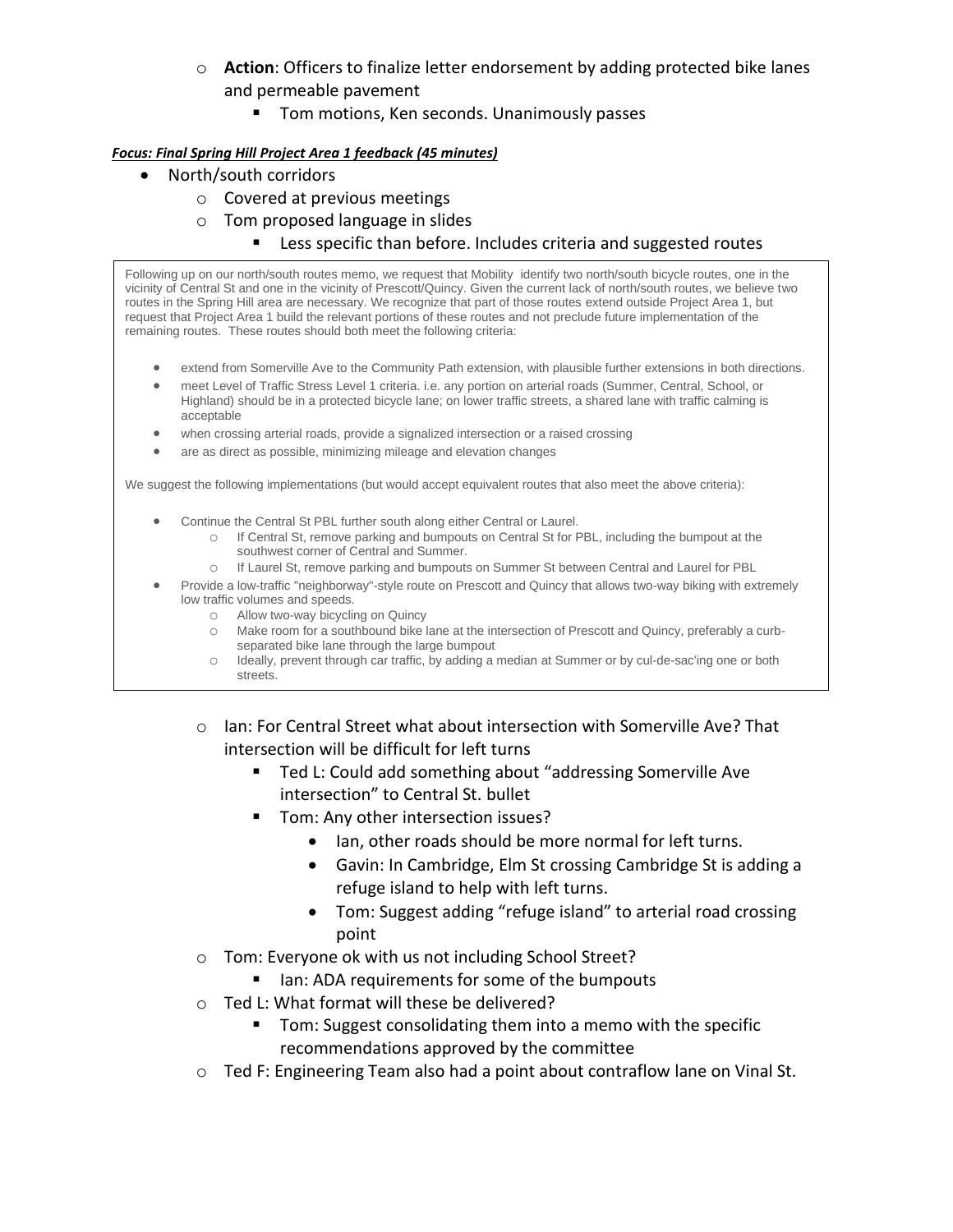- Tom: Like Putnam, it is not being reconstructed. Can still include, but not critical
- o **Vote** to endorse with amendments to crossing arterial road section and Somerville Ave intersections.
	- Tom motions, Ted F seconds. Passes Unanimously
- Central St Protected Bike Lanes (PBLs)
	- $\circ$  Cross section 5' PBLs in both directions with 1.5' buffers.
	- o Sidewalk level with vertical curb
	- o Lowers down at driveways and some unsignalized intersections
		- Ian: Issue isn't dips. Concern is concrete/asphalt intersections causing bumps and unevenness.
	- $\circ$  Alex E some concerns on slopes. Might be similar to Beacon St.
	- o Want to ensure same asphalt cycletrack surface across driveways
- Summer St & mountable curb
	- o Suggest two stage left from Central to Summer
	- o Why do PBLs start so far back on Central? Likely due to bus turning
- Other Spring Hill Project area 1 feedback
	- o Ian: Can Avon St be raised even with bus turning? At least ask for it.
		- Alex F: More info on bus operations would help the committee
	- o Alex F: Why are crosswalks further back than straight?
		- Could be traffic calming? Turn radius.
	- o Intersection at Highland, why does bike lane go to ground?
		- Like to see it raised
		- Ian: Makes a 13' speeding lane
		- Ted L: Will also turn into a right turn lane for cars
	- o Protected intersection at Central/Highland?
		- Alex F: Start doing some protected intersection treatments even if on 2 corners
		- Tom: Two stage lefts should be enabled
		- Tom: Also ensure don't preclude continuing on Central northbound
- Recommendations for endorsement:
	- $\circ$  At Summer St, accommodate southbound bikes by removing the curb extension at the SW corner of Summer/Central and adding a left turn box
	- o At Summer St and at Highland, keep the cycletrack raised the whole way. Otherwise, we worry it'll become a right turn lane. If it absolutely has to be lowered, at least keep the travel lane narrower.
	- o At minor intersections and driveways, keep the cycletrack fully, uniformly raised, and continuous with asphalt not cement at driveways.
	- $\circ$  We recognize the 85 bus needs to run, but we suggest raising southern section if possible.
	- o Build a protected intersection at Highland. At least build out some corners.
- Tom motions, Ken seconds. Passes unanimously

## Summer St Mountable Curb

• Ken: Cycletracks running along a street with no parking, a mountable crub makes sense. Potential injuries going off a curb. Safety issue.